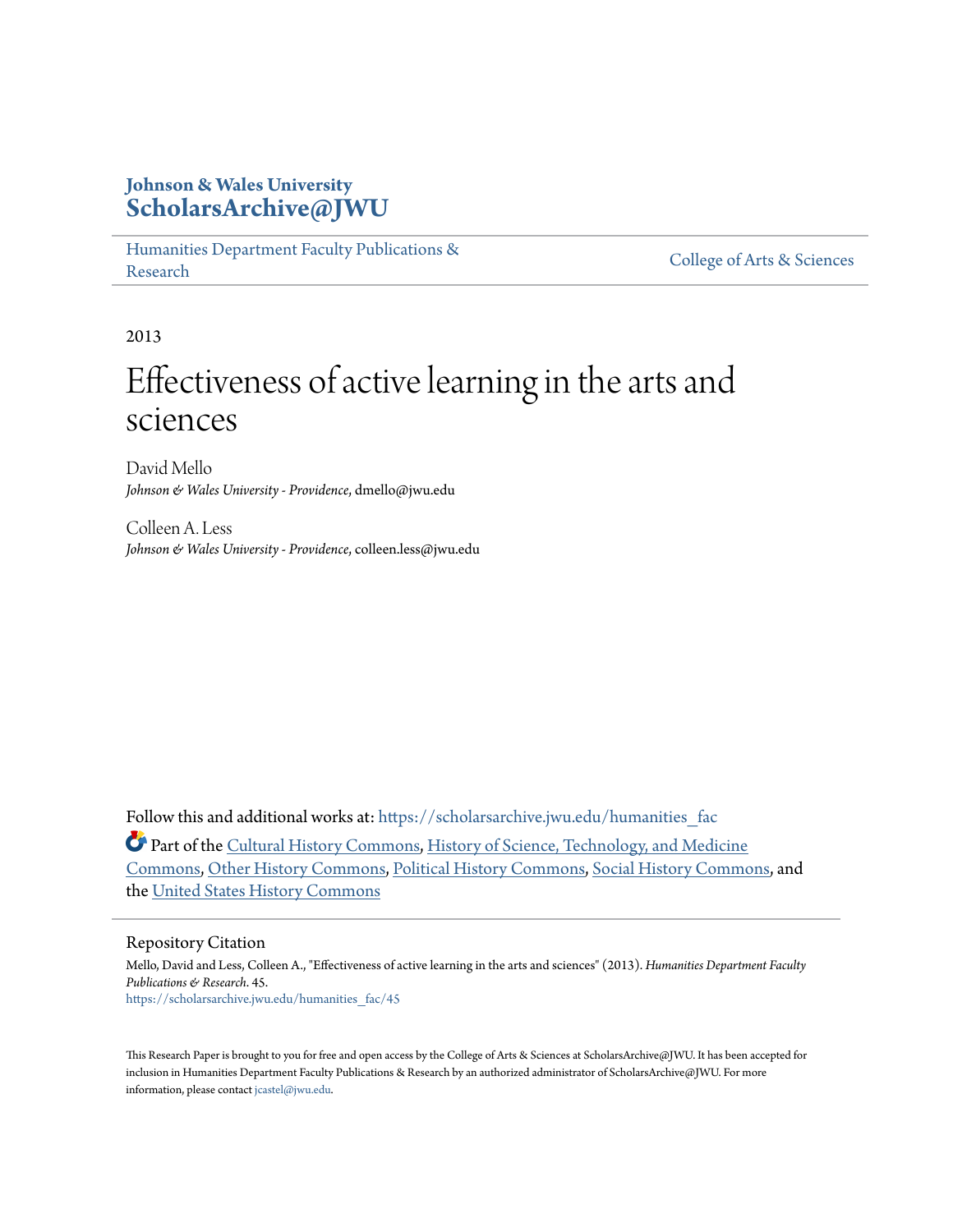# Effectiveness of active learning in the arts and sciences.

# David Mello and Colleen A. Less

### Department of Mathematics, and Department of Legal Studies, Johnson & Wales University, Providence, Rhode Island, U.S.A.

Background: The overall effectiveness of active learning techniques in the college classroom has been the subject of much research over the past several years. The vast majority of these studies have confined themselves to measuring the effectiveness of active learning techniques in specific academic courses or disciplines. An important question, however, is whether the effectiveness of active learning techniques carries over to a broad range of academic courses; those typically taught as part of a traditional Arts and Sciences curriculum. Purpose: The aim of this study was to quantify the effectiveness of active learning techniques, when compared to traditional lecture model, over a broad range of academic courses in the Arts and Sciences. Sample: A total of 817 students participated in this study. 384 students formed the control group (lecture-only), and 433 students comprised the treatment group (active learning). Design and methods: Within each of the academic disciplines participating in the study, students in both groups were given the same pretest, and the same post-test. The test instruments were standardized within each academic discipline. The mean gain in overall test scores, and the standard deviations of those mean gains were calculated for each academic discipline, and on an aggregate basis. Results: The average gain in the standardized test scores of active learners were significantly higher than traditional learners. Also, active learners exhibited less variability in their gains in academic performance than traditional learners.

Keywords: active learning; effectiveness; arts and sciences; achievement; benefits; outcomes

#### Introduction

 "Active learning" as a pedagogical approach is by no means a novel concept. Colleges and universities throughout the country began exploring a more involved approach to instruction after having criticism of more passive teaching methods leveled at those institutions during the nineteen eighties. (Meyers and Jones, 1993). Responding to the criticism, educators began to hearken back to the days of Socrates, when education actually involved the student in the learning process. (Meyers and Jones, 1993).

 So, what is active learning? While a single, generally agreed upon, definition of active learning does not exist, it is safe to say that active learning is characterized by a marked departure from the traditional lecture format, where students passively receive information, towards an approach which induces specific student engagement and activity in learning (Prince, 2004). An examination of the literature reveals that active learning is usually defined as a set of specific instructional methods that promote greater student involvement and responsibility for learning than traditional instructional approaches (Bonwell and Eison, 1991). The key ingredient to active learning is some structured activity that significantly increases the level of student engagement in the learning process. Ideally, a concomitant benefit of active learning is a shift in the role of the typical instructor as a "knowledge provider" to that of a guide, gently directing the student's attention to key landmarks along his intellectual journey. In other words, active learning is the antithesis of the classroom lecture, where educators talk and students listen. (Meyers and Jones, 1993)

Most active learning strategies fall into one or more of three general categories: collaborative learning, cooperative learning, and problem-based learning. Collaborative learning and cooperative learning are similar. Both focus upon the importance of interactions between students who are members of small groups. The goal of collaborative and cooperative learning is to shift learning from a solitary activity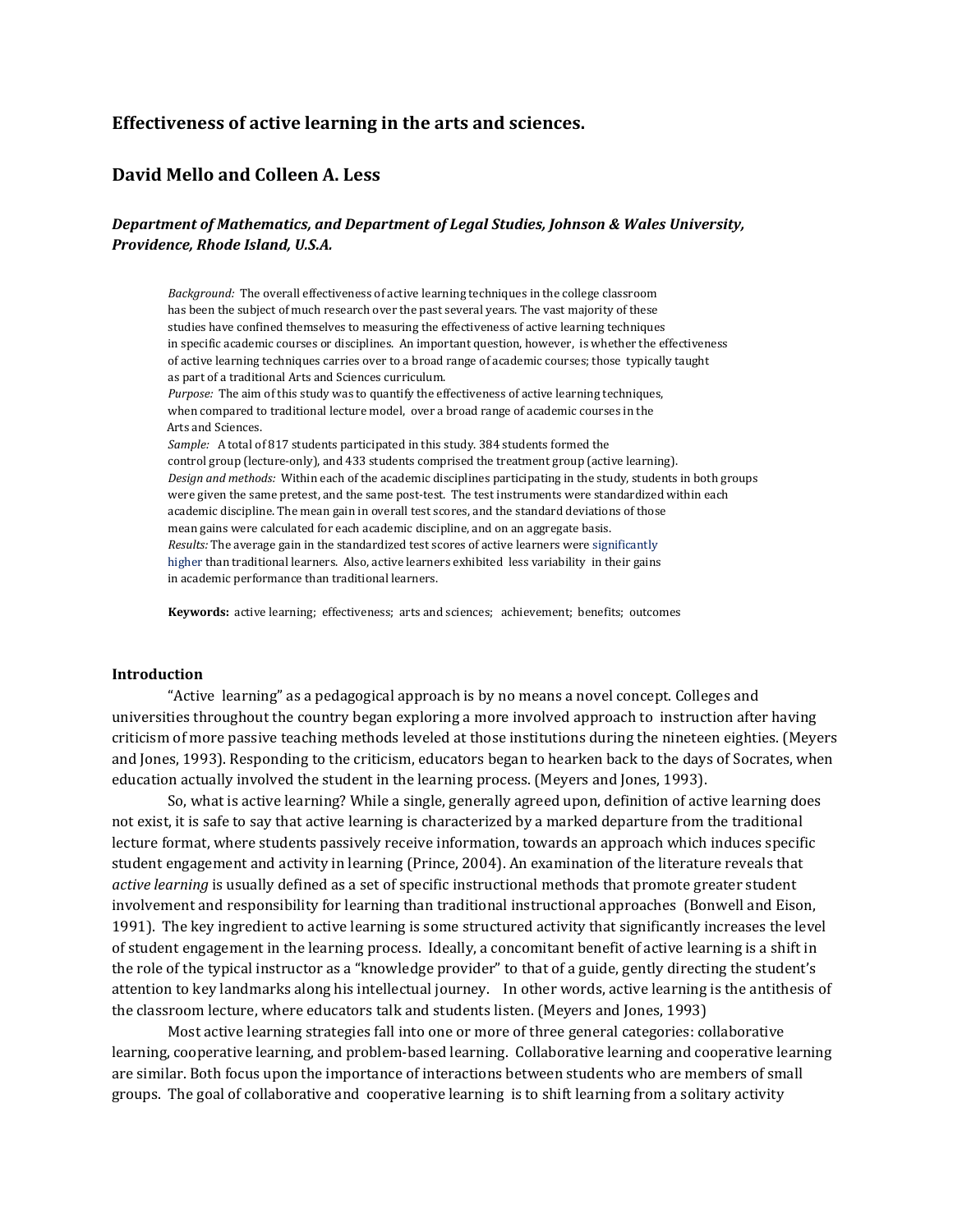performed by students in isolation to students engaged in a group activity. Typically, members of such groups collaborate or cooperate in an effort to complete a specific instructor-assigned task or goal (Cusea, 1992). These instructional strategies share the key characteristic of promoting a relatively high level of student interaction. In cooperative learning, however, less emphasis is placed upon student competition, and more emphasis is afforded to the achievement of the cooperative group as a whole.

On the other hand, problem-based learning is an instructional strategy where the material to be learned is first couched as a problem at the outset of the instructional process, ostensibly to provide motivation and context for subsequent instruction (Prince, 2004).

 Over the past several years, a significant amount of research has been conducted in order to measure the effectiveness of active learning techniques in a host of academic disciplines Needless to say, these studies have led to mixed results for a variety of reasons. Firstly, the methods of measuring purported gains due to active learning vary from study to study. For example, many studies attempt to determine whether reported gains due to the implementation of active learning techniques are statistically significant via the calculation of effect sizes. Here, one calculates the difference in the means of the test group and the control group, and then divides this result by the pooled standard deviation of these two populations.

 Some researchers, such as Albanese (Albanese, 2000) and Cohen (Cohen, 1977) support the use of effect sizes to measure the significance of reported gains due to active learning. In fact, Cohen set forth a classification- scheme where he characterized effect sizes of 0.2, 0.5, and 0.8 respectively, as small, medium, and large gains in learning. Other researchers, such as Colliver (Colliver, 2000), have argued that effect sizes only greater than or equal to 0.8 should be considered as significant.

 Secondly, the vast majority of previous studies have attempted to measure the effectiveness of specific active-learning activities; these activities have encompassed a broad spectrum of specific learning activities that may be viewed as falling under the headings of cooperative learning, collaborative learning, and problem-based learning previously discussed. In some cases, the purported gains or lack of gains may have had more to do with measuring the *appropriateness* of the active-learning strategies employed in the context of academic learning task at hand, rather than measuring the effectiveness of active learning itself.

 Finally, the inherent complexity of the learning process makes it difficult to truly assess the overall benefits associated with active learning. As Prince (Prince, 2004) has correctly pointed out, the institution of any given method of instruction may affect a host of learning outcomes such as student retention, student attitudes towards the course material, the acquisition of specific skills connected with the learning tasks at hand, and retention of knowledge. Consequently, it is safe to say that what may be reported as a significant gain in connection with one learning outcome may also be accompanied by insignificant gains in other, concomitant outcomes associated with the same study.

#### Method

Over the course of two years, a total of 817 students, enrolled in courses in the John Hazen White School of Arts & Sciences, participated in this study. The participants attended courses offered by faculty from a diverse group of academic departments that included Economics, English, English as a Second Language, Humanities, Mathematics, Social Sciences, and Science. The average class size was about 30 students. From the total number of 817 student participants, 384 formed the control group (lecture-only), and 433 students comprised the treatment group (active learning).

The primary goal of the study was to measure whether the level of student involvement and responsibility for learning had a significant effect on learning outcomes. Consequently, a great deal of freedom was intentionally given to each instructor relative to the choice of active-learning activity they employed. Each instructor was given a menu of standard active-learning activities and was asked to employ the active-learning activity he or she deemed most appropriate in the teaching of a single learning module. Each learning module was an integral part of the standard course outline for the course being taught.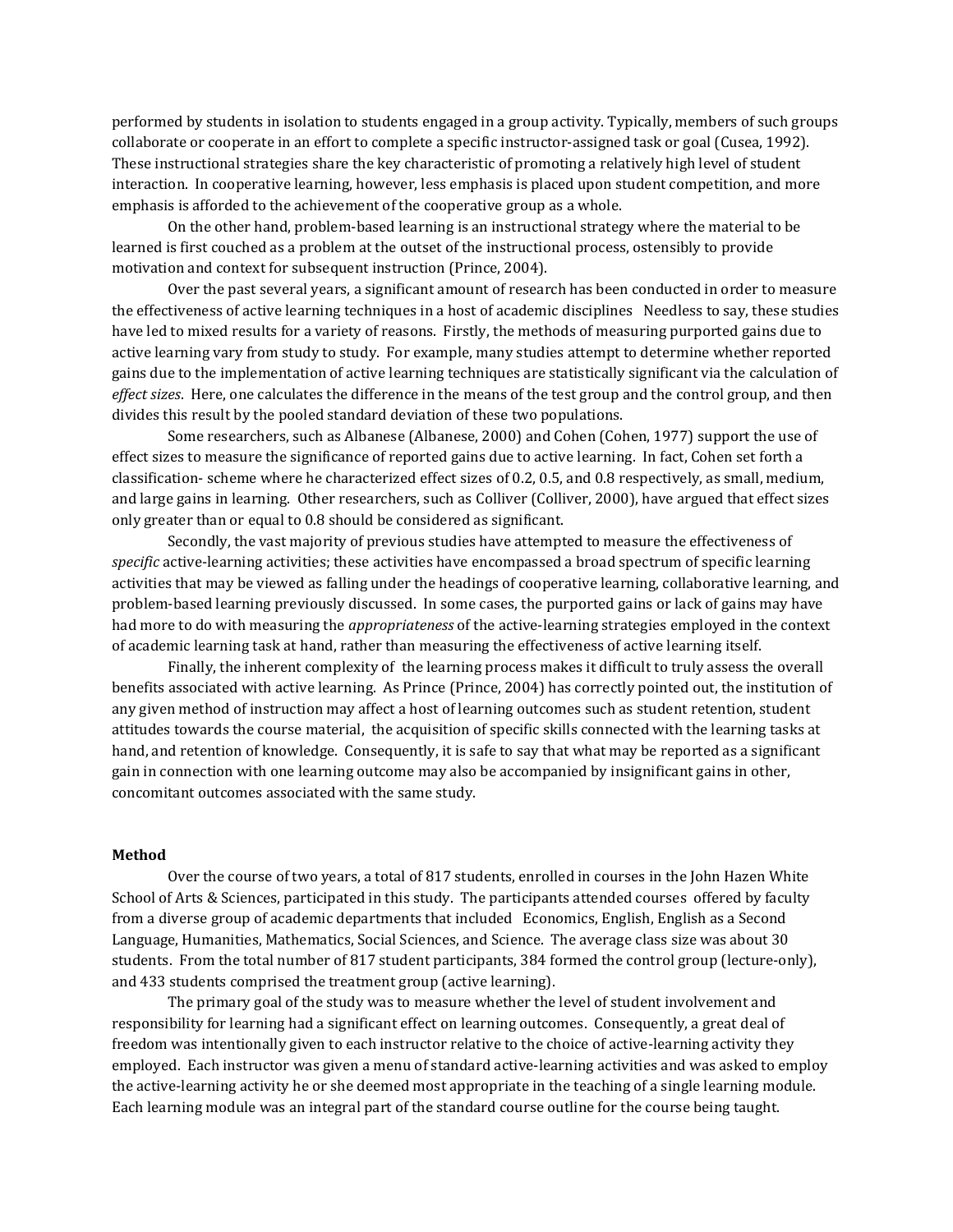The chief requirement of instructors participating in the study was that the active-learning method selected by each instructor must significantly increase the level of student involvement in the learning process—placing more responsibility for learning on the student, rather than upon the instructor. During each 55 minute class meeting, the active-learning activity was to consume a minimum of about 40 minutes..

In order to measure the effect of active learning within each academic discipline, students in both the control groups and the treated groups were given the same pretest and the same post-test. Each pretest and post-test were multiple-choice exams, consisting of no less than ten questions. The mean gains in overall test scores, and the standard deviations of those mean gains were calculated for each academic discipline, and on an aggregate basis. This information appears Table-1 and Table-2, below.

|                   |                    |                  | ີ                         |
|-------------------|--------------------|------------------|---------------------------|
| <b>Discipline</b> | <b>Sample Size</b> | <b>Mean Gain</b> | <b>Standard Deviation</b> |
| Economics         | 136                | 31.82            | 22.76                     |
| English           | 39                 | 15.69            | 24.66                     |
| ESL               | 64                 | 19.11            | 23.13                     |
| Humanities        | 14                 | 35.00            | 15.57                     |
| Mathematics       | 61                 | 12.46            | 19.03                     |
| Social Sciences   | 31                 | 14.84            | 18.95                     |
| Science           | 39                 | 23.46            | 21.54                     |
| <b>Totals:</b>    | 384                | 22.89            | 23.11                     |

Table-1. Sample sizes, mean gains, and standard deviations for students in the control groups.

|  |  |  | Table-2. Sample sizes, mean gains, and standard deviations for students in the treated groups. |
|--|--|--|------------------------------------------------------------------------------------------------|
|  |  |  |                                                                                                |

| <b>Discipline</b> | <b>Sample Size</b> | <b>Mean Gain</b> | <b>Standard Deviation</b> |
|-------------------|--------------------|------------------|---------------------------|
| Economics         | 192                | 30.67            | 22.88                     |
| English           | 42                 | 20.71            | 24.66                     |
| ESL               | 30                 | 50.77            | 29.68                     |
| Humanities        | 20                 | 31.50            | 29.79                     |
| Mathematics       | 66                 | 39.17            | 24.55                     |
| Social Sciences   | 36                 | 26.39            | 20.02                     |
| Science           | 47                 | 28.09            | 15.44                     |
| Totals:           | 433                | 31.79            | 24.21                     |

#### Results

The reader will first note that when the data is analyzed by academic discipline there is considerable variability in the mean gains of both the treated and control groups. With the exception of economics and humanities courses, the mean gains of students in the treated groups (active learning) were higher than those in the corresponding control groups (lecture-only).

 Based upon the above information, the effect sizes corresponding to each academic discipline were calculated and appear in Table 3. Employing the language of Cohen (Cohen, 1977), we found "small" gains in the areas of English and Science, a "medium" gain in the Social Sciences, and "large" gains in the areas of ESL and Mathematics.

 The combined effect size of 0.38 (when all disciplines are considered at the same time) indicates that a gain in learning was prevalent, falling somewhere between Cohen's "small" and "medium" gains. The overall effect was somewhat in line with the level of effect attributed to previous studies that examined problem-based learning (Colliver, J., 2000).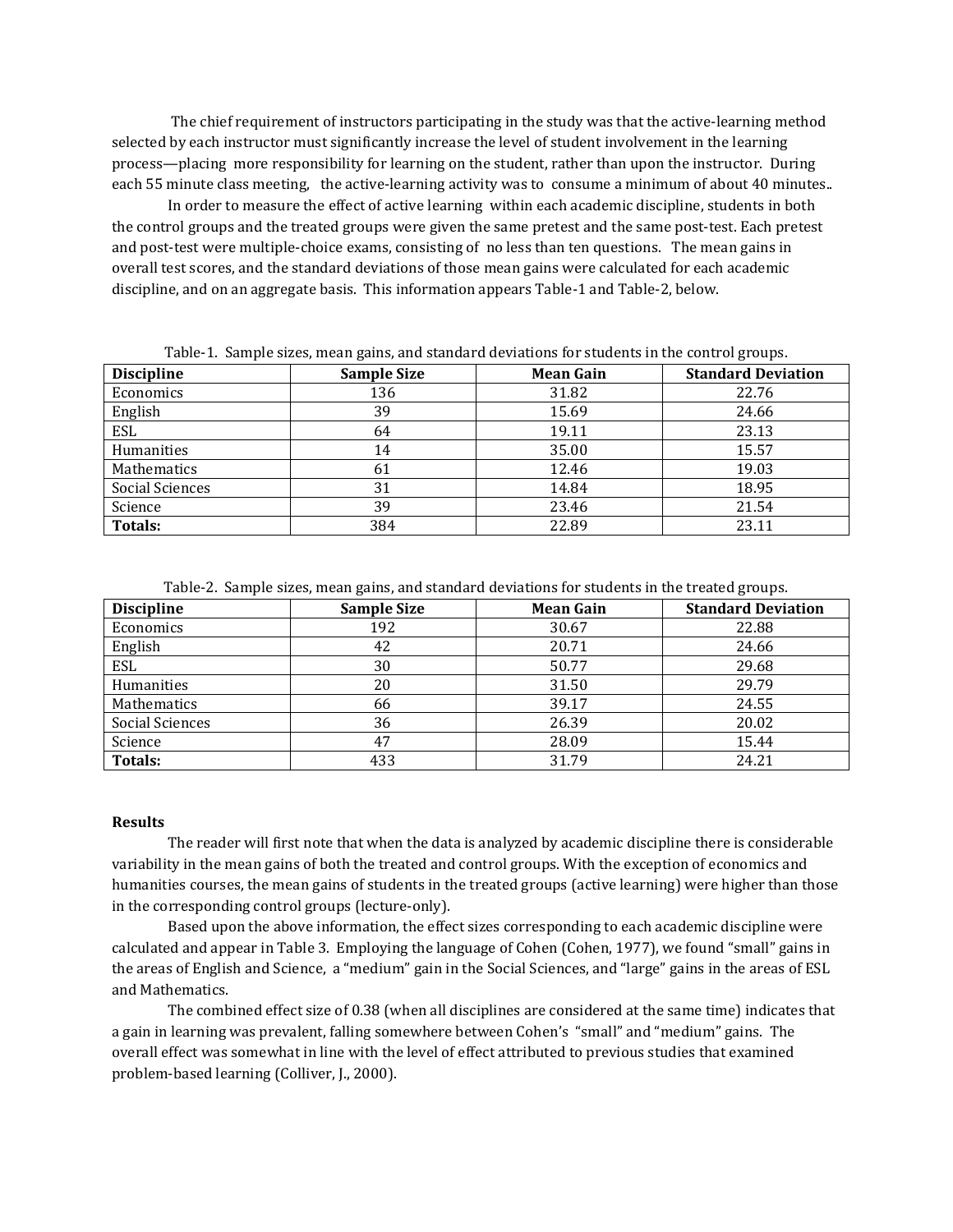In order to determine whether the mean gain in test scores was statistically significant, a confidenceinterval calculation and hypothesis test were performed on the combined data. Due to the high variability of the mean gains (or losses) within individual academic disciplines, similar calculations (on the departmental level) shed little light on the data, and hence, they were not reported.

| <b>Discipline</b>         | <b>Effect Size</b> |
|---------------------------|--------------------|
| Economics                 | $-0.04$            |
| English                   | 0.16               |
| ESL                       | 1.26               |
| Humanities                | $-0.14$            |
| <b>Mathematics</b>        | 1.37               |
| Social Sciences           | 0.60               |
| Science                   | 0.25               |
| All Disciplines Combined: | 0.38               |
|                           |                    |

Table 3. Effect sizes corresponding to each academic discipline.

Relative to the confidence interval calculation for the *combined data*, it was determined that with a probability of 95%, the mean gain in test scores was between 5.65 and 12.15 points higher for active learners than for their counterparts in the control group. Stated differently, the mean gain in test scores was somewhere between one-half a letter-grade to slightly more than one full letter-grade.

 A one-tailed hypothesis test was performed for the combined data. The particular type of test employed was a standard z-test for comparing means from two independent populations (Bluman, 2012). The results of this test were quite encouraging, and gave a calculated test-statistic  $(z = 5.36)$  which fell well into the rejection region. We concluded that the null hypothesis could be safely rejected, and that the average gain in test scores associated with active learning are significantly higher than those associated with the traditional lecture format.

 In terms of the variability of the mean gains in test scores, a simple calculation reveals that the coefficient of variation for traditional learners was 100.96%, while that for active learners was only 76.16%. Thus, there was less variability (or more consistency) in the gains to academic performance for active learners than for traditional learners.

 We now turn the reader's attention to Figure-1 and Figure-2, where relative frequency histograms depict the distribution of the mean gains in test scores for active learners and traditional learners. Observe that the resulting relative frequency distribution for traditional learners is highly skewed to the right, while that for active learners is almost normally distributed. It is also interesting to note that while 12.01% of the active learners did not improve their test scores, more than twice as many (24.22%) of the traditional learners failed to do so.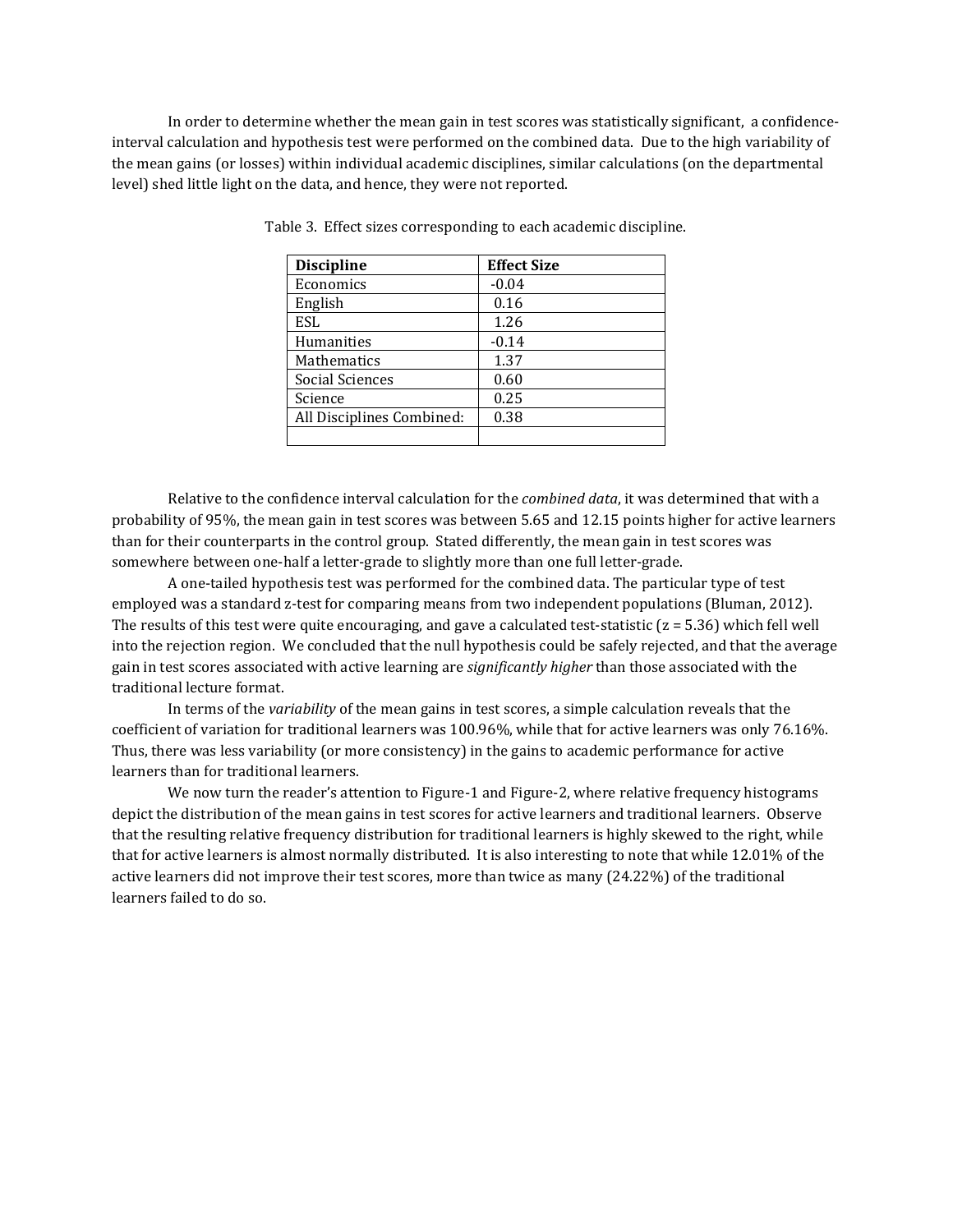







Along the same line, it was found that 55% of those students who engaged in traditional learning achieved a passing grade when post-tested, while a corresponding 85% of active learners received a passing grade when post-tested. In order to determine whether this apparent difference was significant, we performed a standard hypothesis test or the difference between two proportions. The results of the test indicated that at that at a significance level of  $\alpha = 0.01$ , the percentage of active learners who achieved a passing grade on the post-test was significantly higher than that percentage corresponding to the control group.

#### Conclusions and Recommendations for Future Work

In summary, we can conclude that while the results within individual academic disciplines were quite variable, the combined data supports the hypothesis that the academic gains due to active learning (as simply defined by increased student involvement) are statistically significant, and there is more consistency in the overall performance of active learners than for traditional learners.

The variability of results at the departmental level may be largely due to individual instructor differences, individual differences in the amount of time devoted to active-learning exercises, differences in the difficulty of the course material taught, and differences in the active learning techniques that were employed.

In order to reduce this inherent variability, and to fix concepts for future work, we would like to make several recommendations. First, any future work should confine its scope of analysis to only one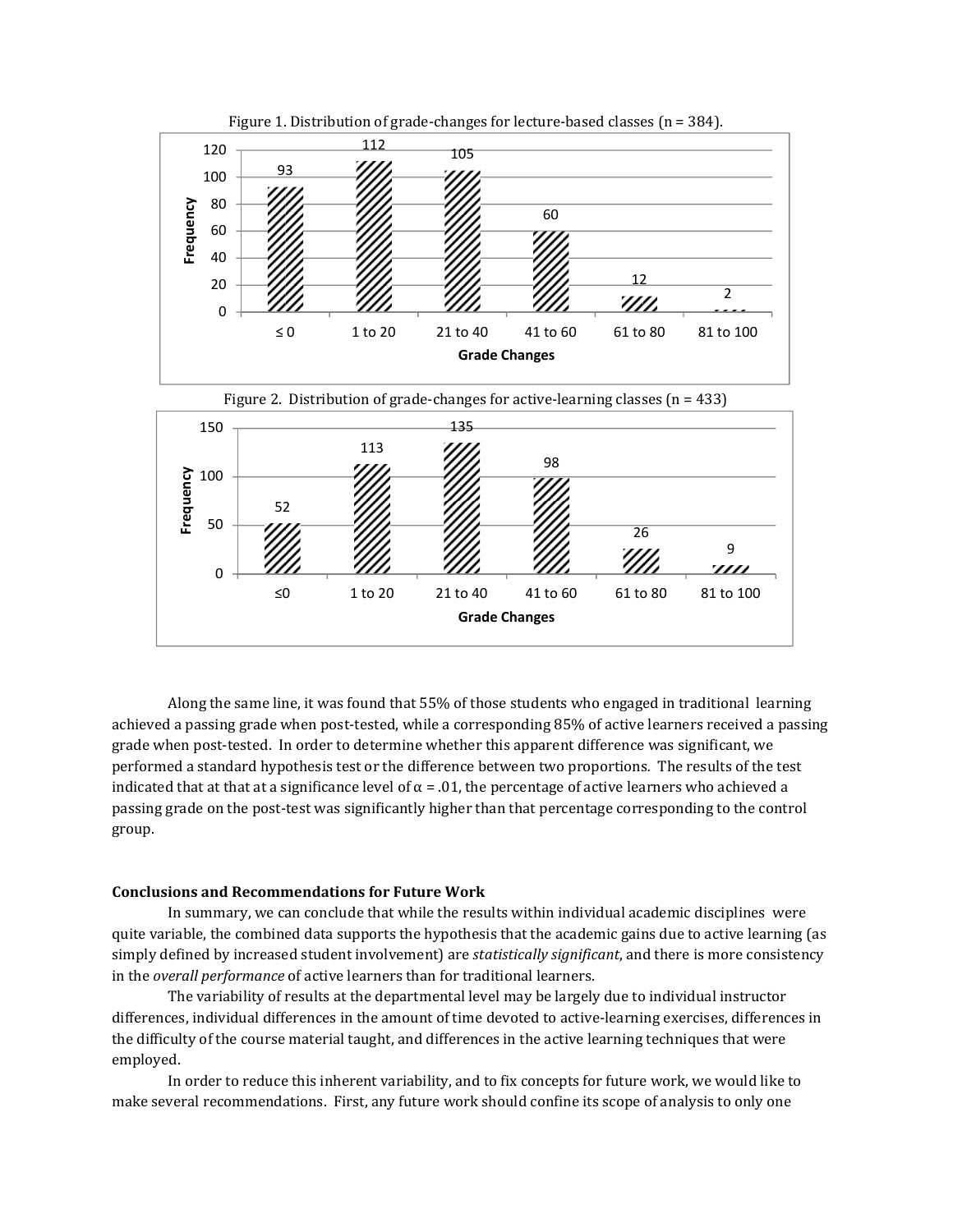academic discipline and to only one academic course. For example, a sufficient number of sections of one course, such as a mathematics course, should be examined.

Finally, instructors teaching the chosen course should – wherever possible – employ the same set of active learning techniques, and the amount of time devoted to active learning techniques should be closely monitored and documented. This will enable a linear regression analysis of the mean gains in test scores and the time on task.

## Acknowledgements

The authors would like to thank the students and instructors who participated in this study. Finally, the authors would also like to thank the members of the Active Learning Committee of the John Hazen White School of Arts and Sciences for their support and guidance.